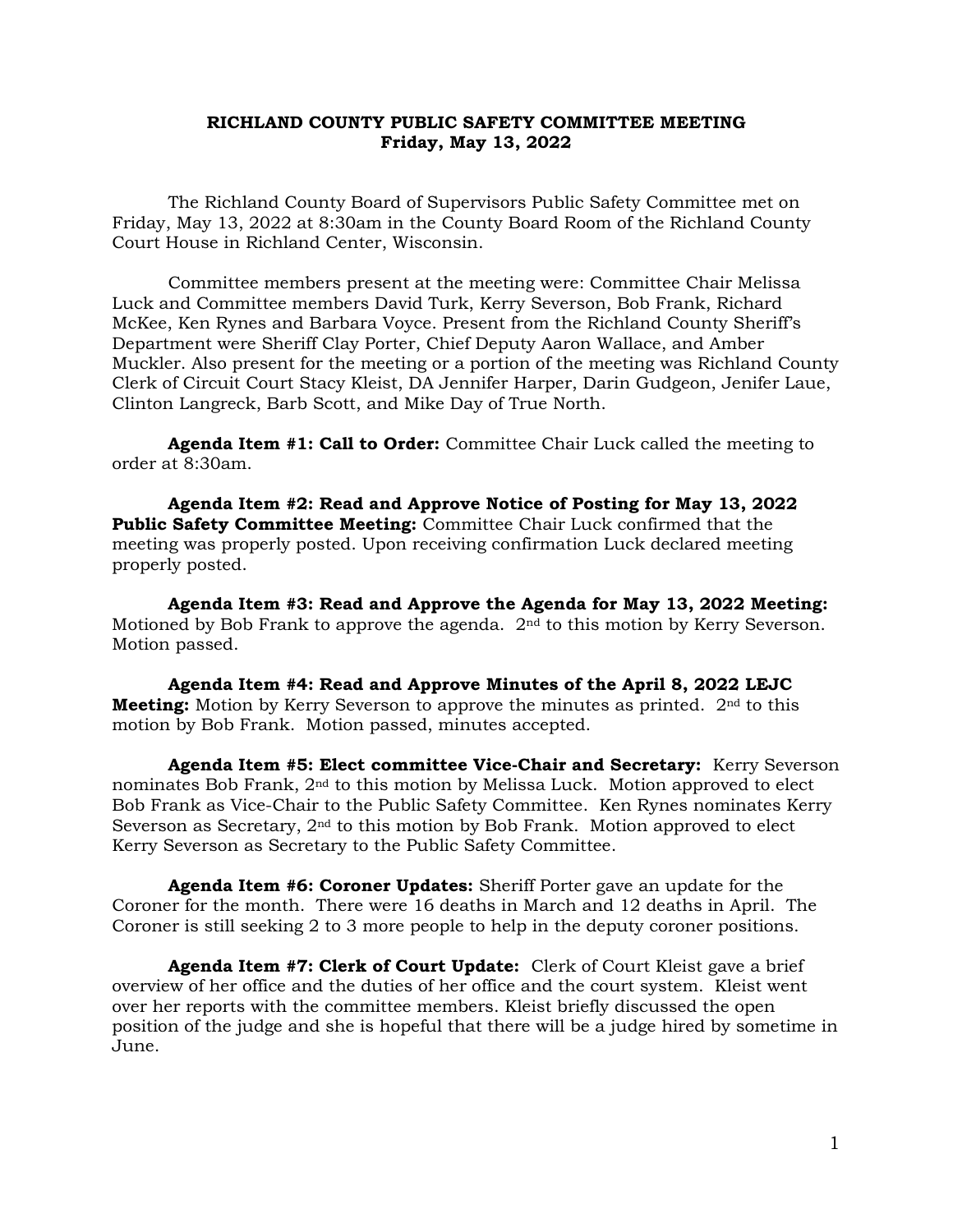**Agenda Item #8: Probate Updates:** Jenny Laue gave a brief overview of her office, how her office interacts with the court system, the types of cases that her office deals with and aspects of her department's budget.

## **Agenda Item #9: District Attorney Updates:** Not available for this meeting.

**Agenda Item #10: Emergency Management:** Director Gudgeon gave a brief overview of his department and also submitted a document giving information on his department to the committee. Gudgeon went over his budget, how his budget and department is funded, the main components of his budget and major events in the past years that have impacted his department.

**Agenda Item #11: Approve monthly invoices and other Sheriff's Department reports:** There was discussion about if invoices still needed to be approved during this meeting. It was an agreement of the committee to look at the invoices each month. Motion to approve paying the invoices made by Kerry Severson, 2<sup>nd</sup> to this motion by Bob Frank. Motion approved.

Sheriff Porter went over his jail statistics report with the committee members. Sheriff Porter also went over the compliance checks with liquor license holders. There were 11 failures, 15 passes, 4 of the failures were repeat failures. Citations were issued for the failures and warning letters are sent out prior to the compliance checks and it gives the establishments tips of what to look for. Citations are issued to the server, not the business. Porter states that even with the 11 failures that is an improvement from prior checks.

**Agenda Item #12: Review & Discussion of Ordinance 89-7:** Luck stated this is an Ordinance on how hiring is done within the Sheriff's Department. Luck would like the committee members to read and review this ordinance between now and the next meeting and then questions can be asked at a future meeting. Porter stated there needs to be new wording on the state testing part of the ordinance because there is no competitive testing from the state anymore. Porter states that the department is currently down 2 positions, but according to the ordinance the department is not fully staffed and down 1 additional road position.

## **Agenda Item #13: BOTS Summer Traffic Enforcement Grant approval:**

Sheriff Porter states this is the traffic grant the department does every summer. As of right now the amount of the grant is \$10,000 all overtime hours and the state will reimburse the department 100%, and traffic enforcement is to be done on state highways. Motion to approve this summer traffic grant made by Bob Frank, 2<sup>nd</sup> to this motion by Ken Rynes. Motion approved.

**Agenda Item #14: Approval to apply for a Cops hiring grant:** Porter states this COPS grant is a matching grant in the amount of \$125,000 for three years and the department is eligible for this grant. Porter would like to fund the position 75% for the first, 50% for the 2nd year and 25% for the 3rd year. Porter stated he has talked to the County Administrator about this grant and funding this through the department's operational budget. The County Administrator states this item (position) will be on the list of things that the county will need to look at possibly funding during the budget process. The timeframe on this application is due June 9, 2022. Motion to approve applying for this grant but not to accept the grant if awarded made by Bob Frank, 2nd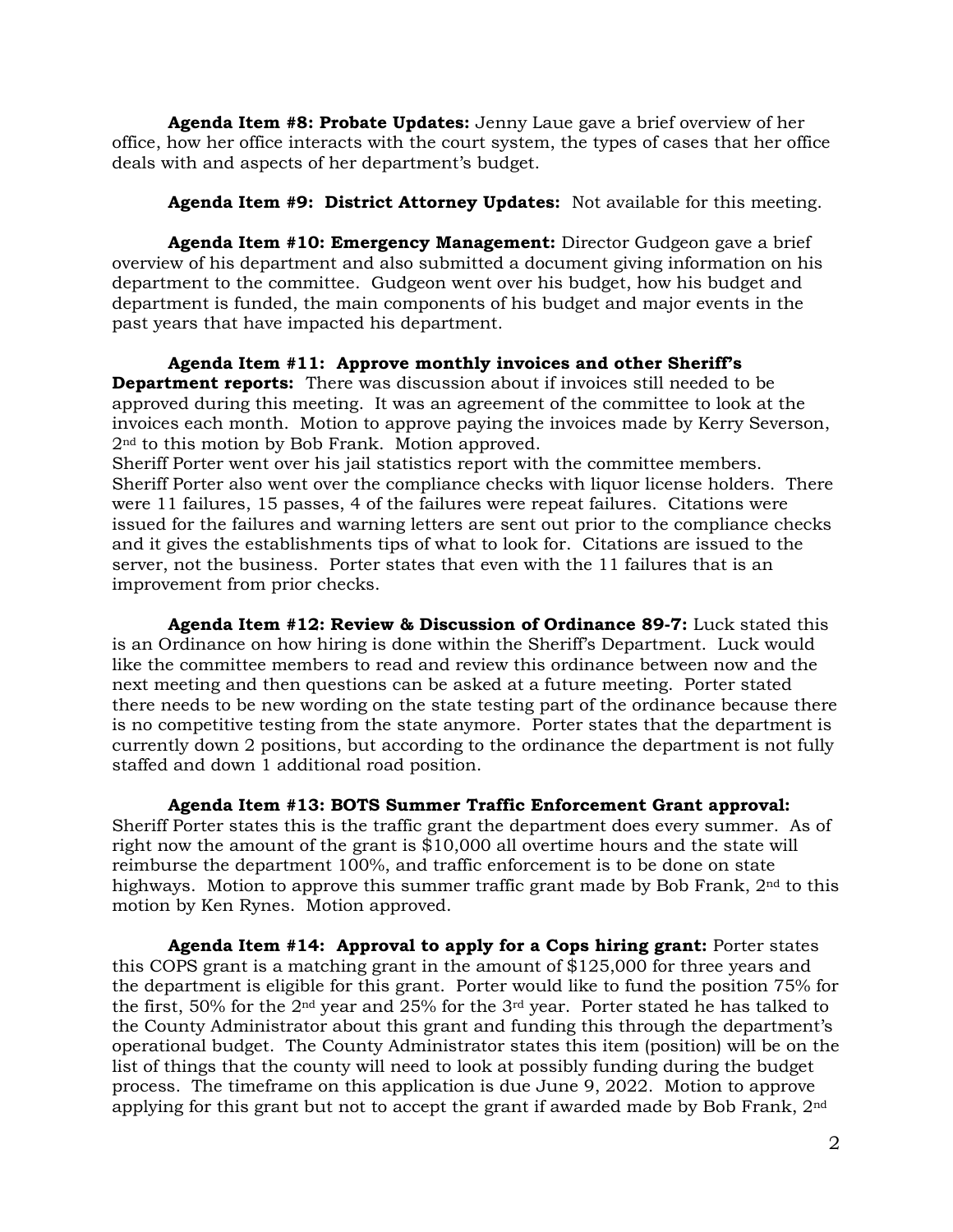to this motion by Ken Rynes. There was more discussion regarding this grant and funding of this grant. Motion approved.

**Agenda Item #15: Approval to hire a casual Jailer/Dispatcher:** Sheriff Porter discussed wanting to hire Isaac Jones as a casual Jailer/Dispatcher. Isaac is working towards his degree through Southwest Technical College. The department would sponsor him, but not pay for his schooling. He would need to be a paid employee in ordered to be sponsored at the academy school. Motion to approve this hire made by Kerry Severson, second to this motion by Bob Frank. Motion approved.

**Agenda Item #16: Discussion regarding filling future open positions:** Sheriff Porter stated this item is being looked at due to the fact that the department has retirements coming and the department would like to be able to fill open positions prior to the retirement of a current employee. The thought is to get someone training before the current employee retires which takes about 3 months to train a new employee. Currently we hire someone after the current position is vacant and then the department accrues overtime due to the open position and an untrained new position. The cost savings to the department would be a savings in overtime. Luck would like the Sheriff's Department to come back next month with the actual financial impact these retirements pose on the budget.

**Agenda Item #17: Discussion on using the Sheriff's Department remaining funds from 2021:** Chief Deputy Wallace talked about the money that was given back in the 2021 budget of \$163,345 and would like to possibly have some of this money given back to the employees of the Sheriff's Department to retain employees. Employees over 5 years would receive \$3000 and employees over 3 years would receive \$2000 bonus and employees over 1 year would receive \$1000 for a total of \$72,000, so the department would still be giving back money to the county. Luck stated that HHS wanted to do the same thing, she likes the concept but would like to do this county wide not just for certain departments. Luck stated that the Administrator's office is looking into this with the amounts given back to the county for a county wide either bonus or increase in wages for 2022.

**Agenda Item #18: Open and approval of inmate meal bid(s):** There was only one bid received from Summit Foods, who is our current food vendor. Motion to approve the bid from Summit Foods made by Bob Frank, second to this motion by Ken Rynes. Motion approved.

**Agenda Item #19: Permission to see other bids for cameras in the jail:** This item was skipped as this will be worked into the radio project.

**Agenda Item #20: Discussion and possible approval for an MOU with the WI DNR:** Sheriff Porter has a possible MOU approval with the WI DNR regarding boat availability when needed in an emergency. This MOU has been reviewed by Corporation Counsel. Personnel would have to be trained with the DNR. The boat would be stored at the fairgrounds.

**Agenda Item #21: Review True North Radio Project Evaluation Report for recommendation for contract negotiations:** Mike from True North went over the evaluation report with the committee members. Recommendation of 9 sites and 2